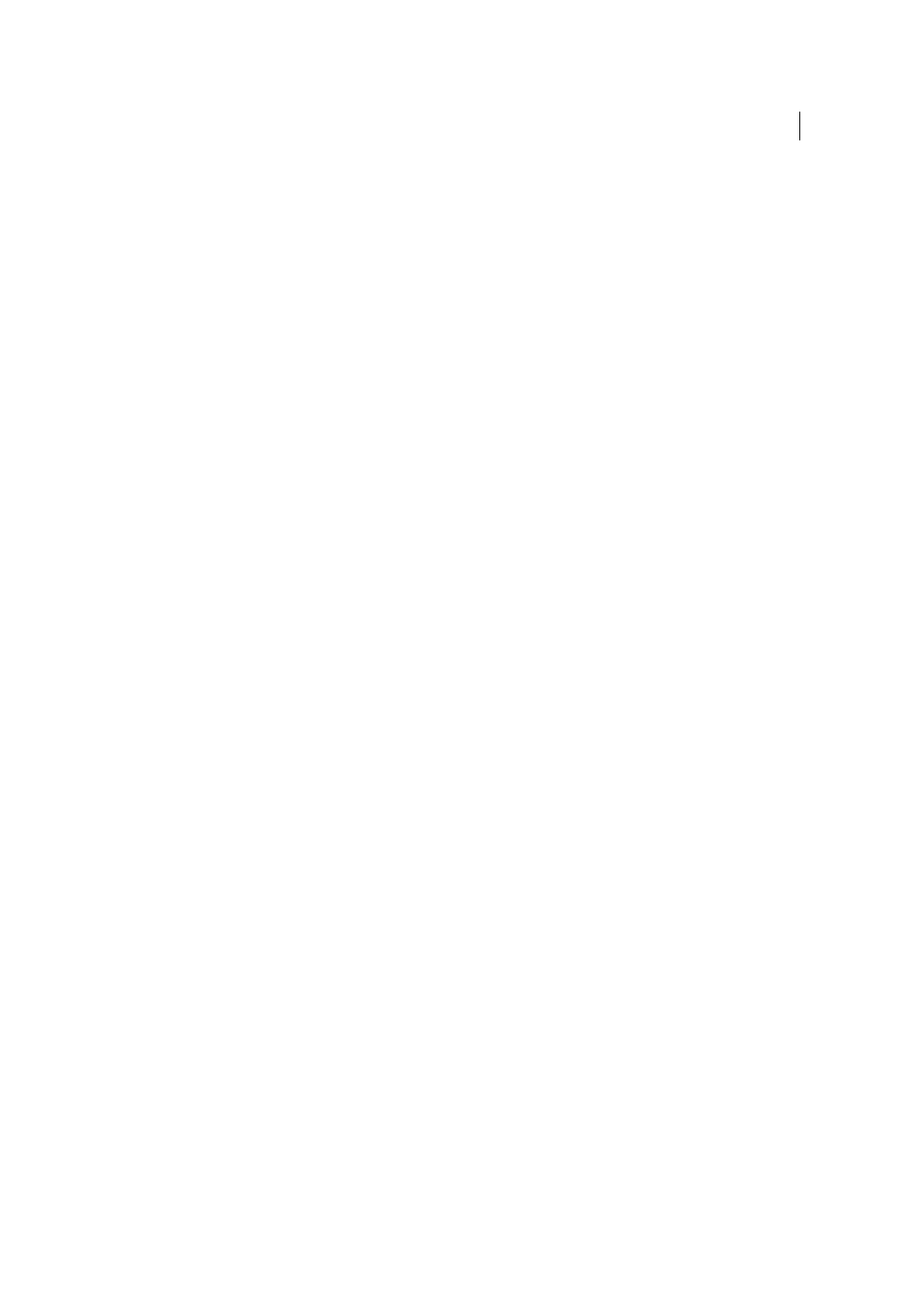# **JC/RM.1/06/Final version**

# **Joint Convention on the Safety of Spent Fuel Management and on the Safety of Radioactive Waste Management**

# **First Review Meeting of the Contracting Parties 3 to 14 November 2003 Vienna, Austria**

# **SUMMARY REPORT**

Laurence Williams President Diana Clein Vice President Damir Subasic Vice President Vienna, 14 November 2003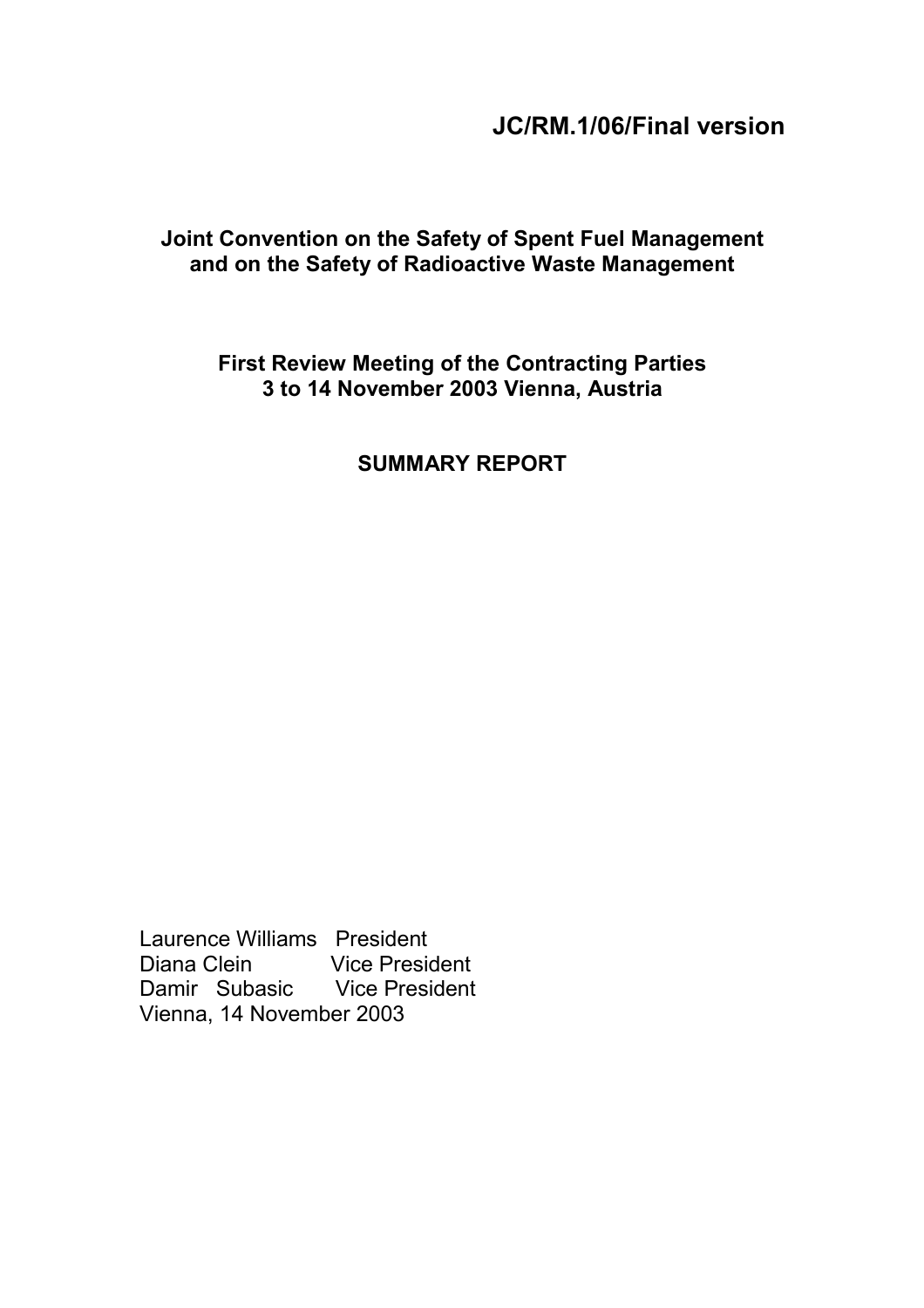### **Introduction**

1. The operation of nuclear reactors whether for the purposes of electricity production or research, generates spent nuclear fuel and radioactive waste. Other activities also generate radioactive waste. The recognition by the international community of the importance of ensuring the safety of the management of spent fuel and the safety of the management of radioactive waste, led to the Joint Convention on the Safety of Spent Fuel Management and on the Safety of Radioactive Waste Management (Convention). The Joint Convention was adopted on 5 September 1997 and entered into force on 18 June 2001.

2. The first Review Meeting of the Contracting Parties pursuant to Article 30 of the Convention was held at the Headquarters of the International Atomic Energy Agency (IAEA), being the Secretariat for the Convention, from 3 to 14 November 2003. The President of the Review Meeting was Mr. Laurence Williams, Her Majesty's Chief Inspector of Nuclear Installations in the United Kingdom.

3. Thirty two Contracting Parties and one Contracting State participated in the Review Meeting, namely: Argentina, Australia, Austria, Belarus, Belgium, Bulgaria, Canada, Croatia, Czech Republic, Denmark, Finland, France, Germany, Greece, Hungary, Ireland, Japan, Korea, Latvia, Luxembourg, Morocco, Netherlands, Norway, Poland, Romania, Slovakia, Slovenia, Spain, Sweden, Switzerland, Ukraine, United Kingdom, and United States of America.

4. Japan was a late ratifier. However, it had produced and distributed its National Report and asked questions on the reports of other Contracting Parties. As Japan had only just missed the deadline for the Review Meeting it had asked to participate fully in the Review Meeting. Under the rules, a late ratifier can be allowed to participate with the agreement of the Contracting Parties at the Review Meeting. The Contracting Parties agreed to Japan's request at the plenary meeting on 3 November.

- 5. The objectives of the Convention are:
	- i) to achieve and maintain a high level of safety worldwide in spent fuel and radioactive waste management, through the enhancement of national measures and international cooperation, including where appropriate, safety-related cooperation;
	- ii) to ensure that during all stages of spent fuel and radioactive waste management there are effective defences against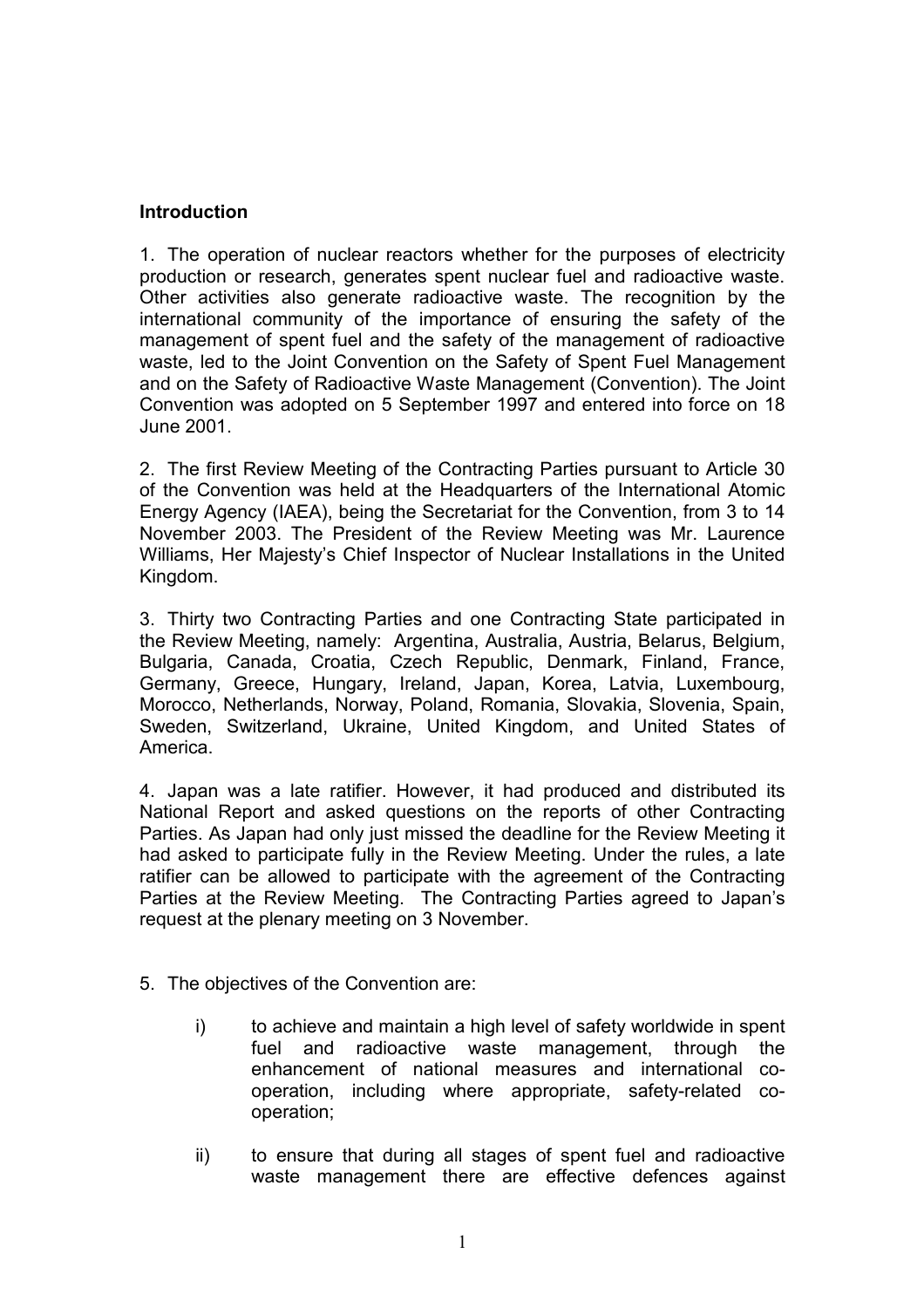potential hazards so that individuals, society, and the environment are protected from the harmful effects of ionising radiation now and in the future, in such a way that the needs and aspirations of the present generation are met without compromising the ability of future generations to meet their needs and aspirations; and

iii) to prevent accidents with radiological consequences and to mitigate their consequences should they occur during any stage of spent fuel or radioactive waste management.

6. To deliver these objectives the Convention adopted a 'Review' process. Article 30 of the Convention requires that Contracting Parties should hold meetings for the purpose of reviewing the reports submitted as required by Article 32. The Review Meeting is the opportunity for the Contracting Parties to discuss the National Reports submitted by other Contacting Parties and to seek clarification of such reports.

7. Article 32 requires Contracting Parties to submit a National Report to each review meeting of the Contracting Parties. The Article requires the National Report to address the measures taken to implement each of the obligations to the Convention. Article 32 also specifies the topics that Contracting Parties are expected to address in the National Reports submitted pursuant to the Convention. The document entitled "Guidelines Regarding the Form and Structure of National Reports" (INFCIRC 604) gives further guidance.

8. The Contracting Parties' National Reports were distributed in advance of the meeting to enable other Contracting Parties to review them and seek clarification through written questions and answers. This first review meeting gave the opportunity for Contracting Parties to present their National Reports including their response to the written questions and respond to the questions put to them by other Contracting Parties in the discussions at the Meeting. It was also an opportunity to review the measures being taken by Contracting Parties to implement the obligations of the Convention.

9. Among the Contracting Parties, there was a wide spectrum of size and scope of nuclear programme. There were Contracting Parties with major nuclear power programmes, states with large amounts of legacy wastes, some with large quantities of uranium mine tailings, and others with only hospital waste and disused sealed sources. The National Reports therefore varied widely in size, scope and complexity. Most Contracting Parties followed the format detailed in INFCIRC 604 for their National Reports, but a few did not.

10. This summary report of the Review Meeting is structured so that paragraphs 11-67 reflect the discussions that took place with respect to either specific articles or groups of articles of the Convention.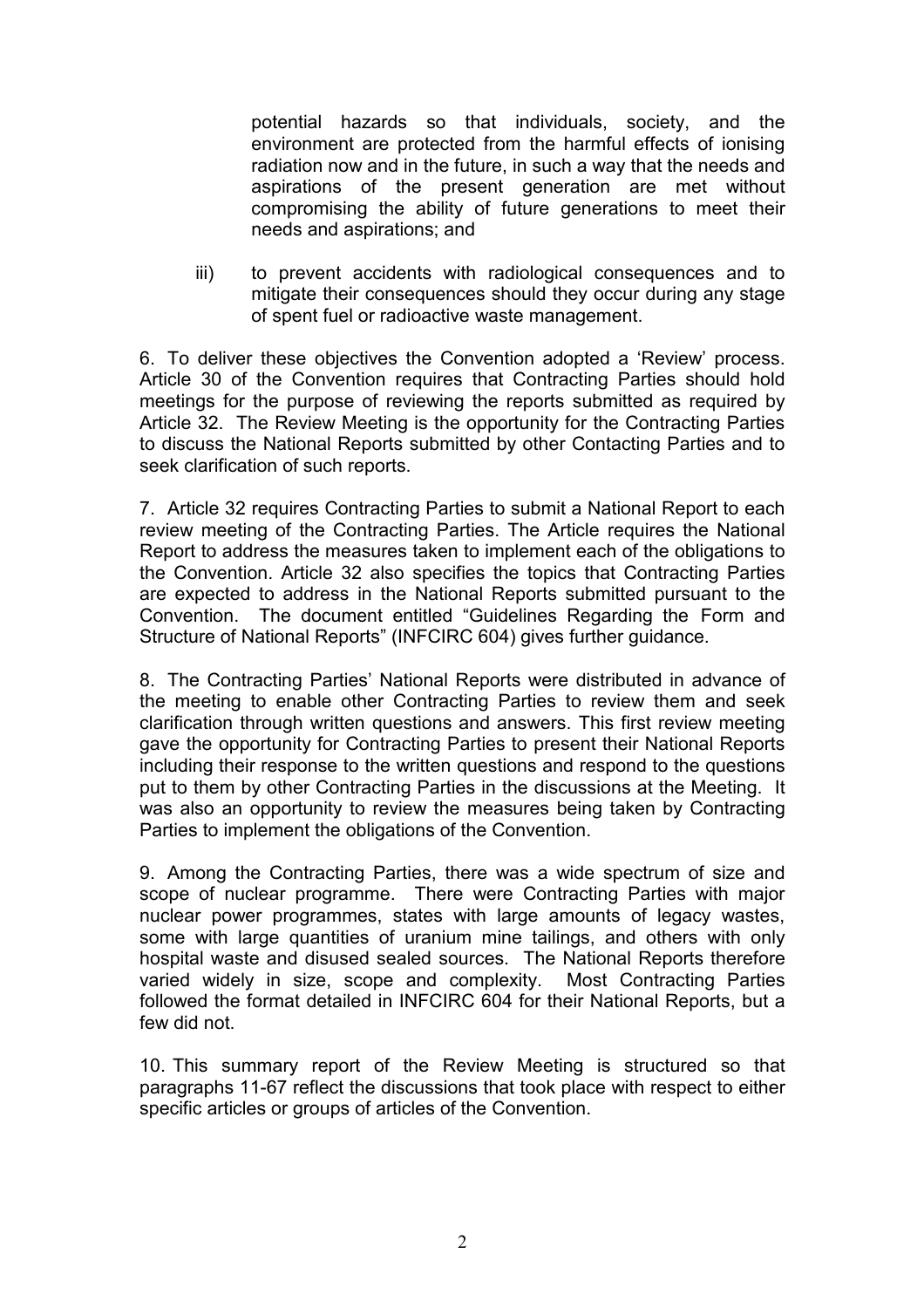#### **Observations on the Achievement of the General Objectives of the Review Process**

11. The Contracting Parties recalled that the success of the review process in the Joint Convention depended upon several factors. The first was that the Contracting Parties had prepared National Reports. The second was that the Contracting Parties had reviewed in detail other countries' National Reports in order to see how other Contracting Parties were meeting the objectives, and implementing the obligations, of the Convention. The third was the opportunity to put written questions to each country, in order to elicit further important information on areas where there was uncertainty. The fourth was that Contracting Parties had responded diligently to those questions. Finally, to complete the process Contracting Parties had attended the Review Meeting, made detailed and comprehensive presentations on how they were managing spent fuel and radioactive waste in relation to the obligations of the Convention, participated in discussions which were in general meaningful, probing, constructive, open, helpful, philosophical, and when needed, explored issues of significant importance.

12. It was generally agreed that the review process worked well. The production of National Reports which included self-assessment by the Contracting Parties was seen as a positive initiative that helped bring a focus to the safety of spent fuel and radioactive waste management activities. The reports enabled Contracting Parties to not only take stock and to review how others were implementing the articles of the Convention, but also to share good practice. The opportunity to put written questions to Contracting Parties on their reports was again valued, as were the written responses. There was a general observation that some questions were put simply to gain admittance to the Country Group presentations and this sometimes caused additional work for the receiving Contracting Party as in some cases the answer to the questions were already in the written report.

13. An Open Ended Group was established to propose ways of improving the review process and to address, inter alia, the issues that had been raised at the Organizational Meeting and the meeting on 22 and 23 September 2003.

14. The Contracting Parties observed that the National Reports in most cases provided ample information on the measures being taken to implement the obligations of the Convention. However, it was observed that, as this was the first review under the Convention, it was very much a learning process and that not all National Reports contained sufficient practical information on the implementation of their programs. For the next Review Meeting, the Contracting Parties agreed to improve their reports.

15. Contracting Parties' presentations were in general of high quality, informative and showed that considerable thought and preparation had been put into them. The question and answer sessions were, however, variable and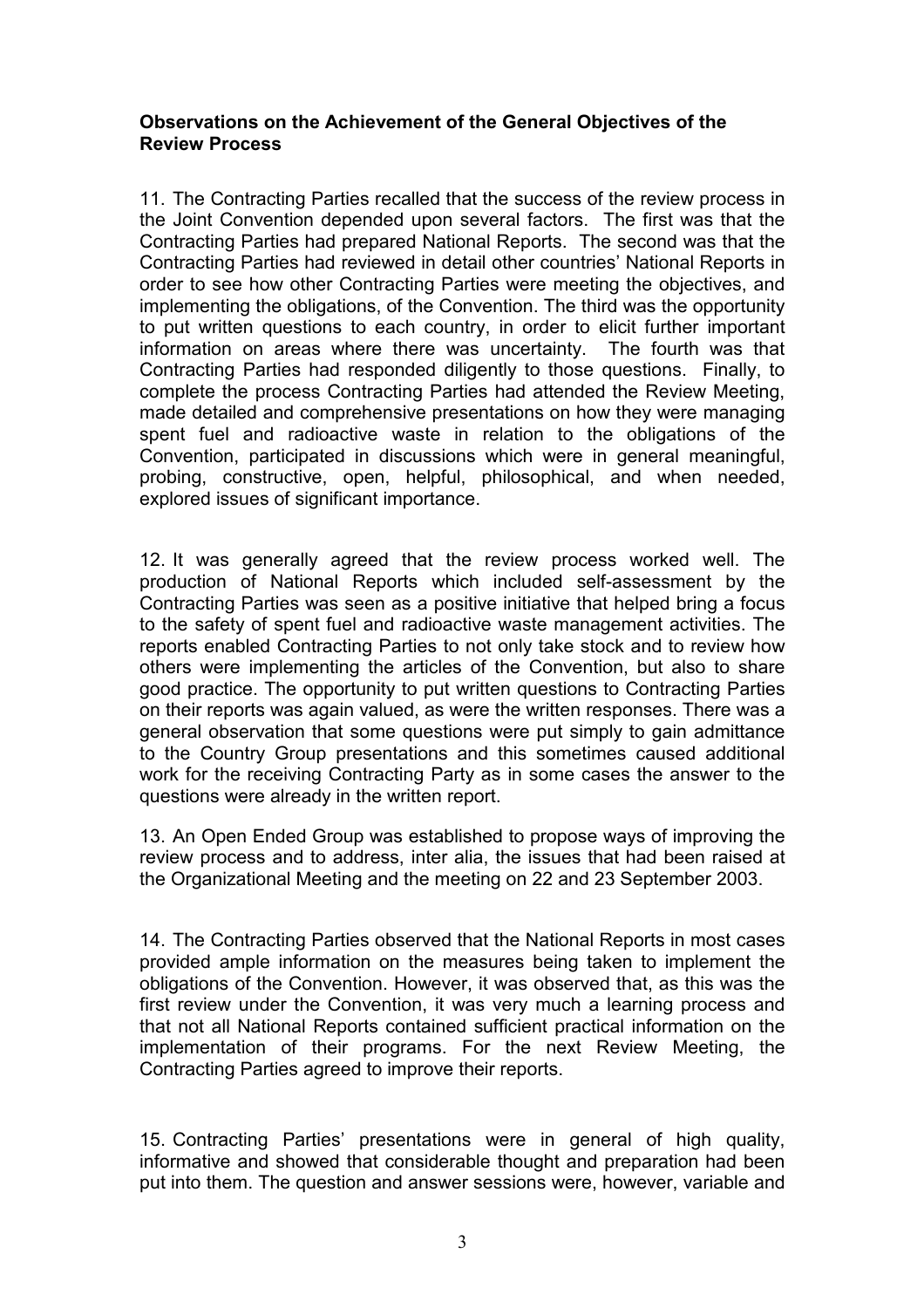in some instances, the discussion during the Review Meeting lacked substance. It was accepted that for the next Review Meeting, a better way of encouraging discussions, especially in relation to the implementation of the Convention's obligations and the identification of good practices and areas for improvement, will be needed to ensure that best use is being made of Contracting Party resources. The Plenary sessions were open and constructive. Issues of special interest were identified and discussed. The positive participation at the Plenary sessions demonstrated the strong commitment of each Contracting Party to the Review Process and to the objectives of the Convention.

16. As a final general observation, the Contracting Parties noted with satisfaction that participating in the process of the Convention and especially in the Review Meeting had been valuable. The Contracting Parties also noted that their participation in the production and review of reports, the questions and answers exchanged and the presentations, had provided them with a unique insight into the status of spent fuel and radioactive waste management activities across the complete spectrum of programmes, from large to very small.

## **Observations on factors of special interest**

17. During the Country Group sessions, many issues of special interest to both spent fuel and radioactive waste management emerged:

- there were several comments on clearance levels for the disposal or reuse of materials with very low levels of radioactive contamination. It was agreed that renewed efforts should be made to get international consensus on this issue;
- there was some discussion on how to manage mixed wastes, i.e. radioactive and other hazardous materials. It was suggested that this would be a suitable area for additional guidance;
- there were several comments on the scope of the Convention in relation to uranium mining and milling wastes and wastes from the use of other naturally occurring radioactive materials. Some Contracting Parties had included these in their reports, others had not. This issue was discussed in the plenary session;
- there were several other comments on the scope of the Convention in relation to the storage of spent fuel at the reactor in which it had been irradiated. Some Contracting Parties had included these in their reports, others had not. This issue was again discussed in the plenary session;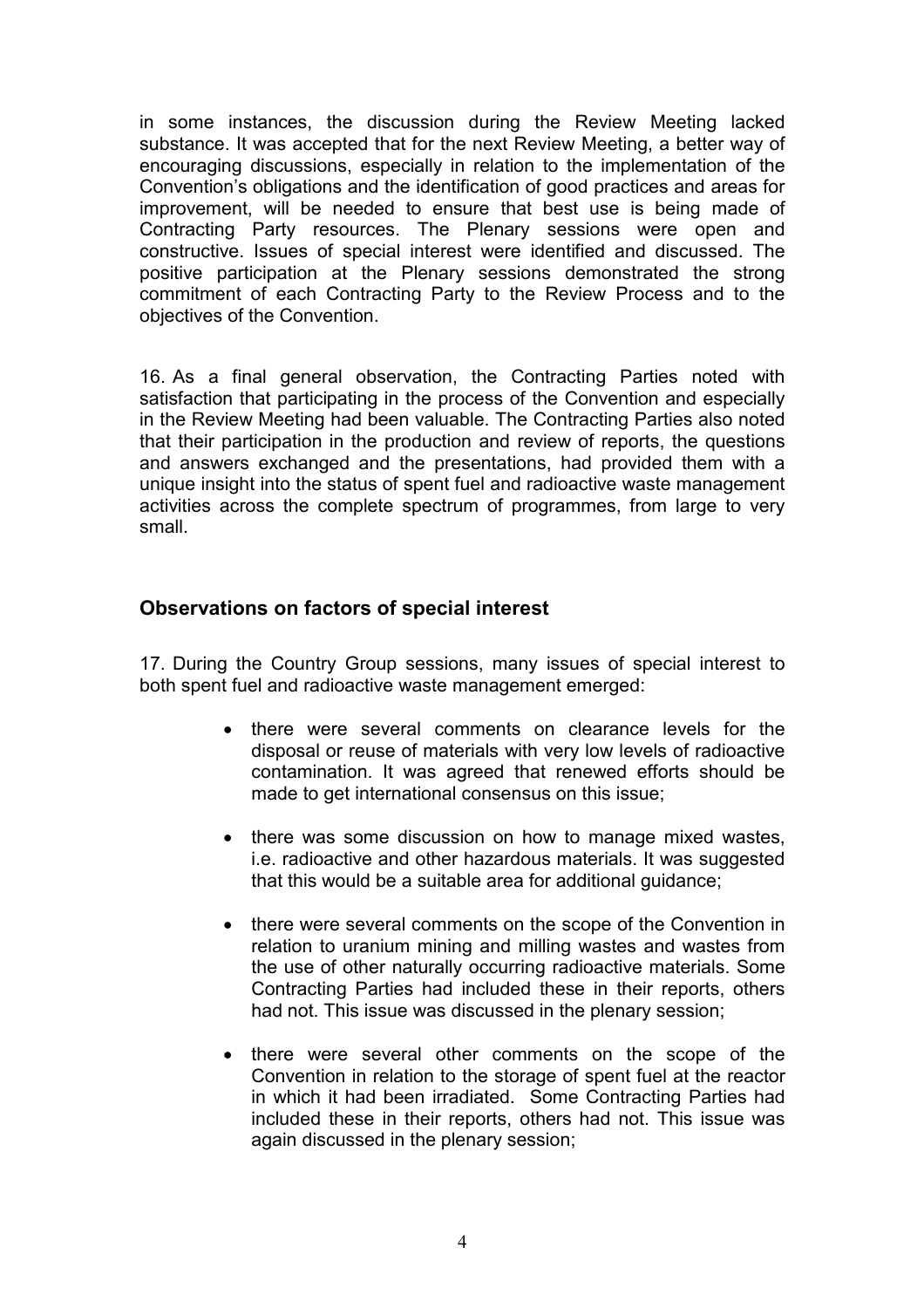- there was some discussion on the development and use of effective safety assessment tools for radioactive waste facilities. It was acknowledged that for some applications the tools available were adequate but for others, there was scope for further development, possibly through improving the IAEA Safety Standards;
- there was some discussion on the criteria for the design life of facilities for the storage of spent fuel and radioactive waste, pending decisions on future management including disposal. Some Contracting Parties indicated that the storage lifetimes would depend on their national policies;
- there was a growing recognition of the need for the development and implementation of integrated decommissioning and radioactive waste management plans. Such plans should be comprehensive. They should take into account all radioactive waste streams, including wastes arising from decommissioning. They could be presented, for instance, in the shape of a matrix providing for each type of waste the associated management channel (existing or under construction). Their purpose would be (a) to identify possible gaps in the current practices, and (b) to prepare and enable effective decisions on the ultimate management solutions for all streams. Several Contracting Parties reported on progress in this area and regarded such plans as crucial to the delivery of the successful decommissioning of nuclear sites and making them safe for future generations:
- there were several comments made on the long term storage of spent fuel. Some Contracting Parties favoured central storage facilities while others favoured storing spent fuel at the power stations pending the availability of a national disposal facility. Contracting Parties considered either practice to be acceptable;
- there were large variations reported in the status of national plans for the ultimate management solution of spent fuel and radioactive wastes. Some Contracting Parties had disposal facilities for certain categories of waste, others have facilities under development or construction, others have consultation programmes underway after which decisions will be made, others have no existing plans for disposal, some Contracting Parties expressed interest in exploring possible regional solutions for the management of radioactive waste, and at least one country sends its wastes to another. It was agreed that the Convention and the Review Meeting had given Contracting Parties the opportunity to exchange views and examine areas of good practice in this important area.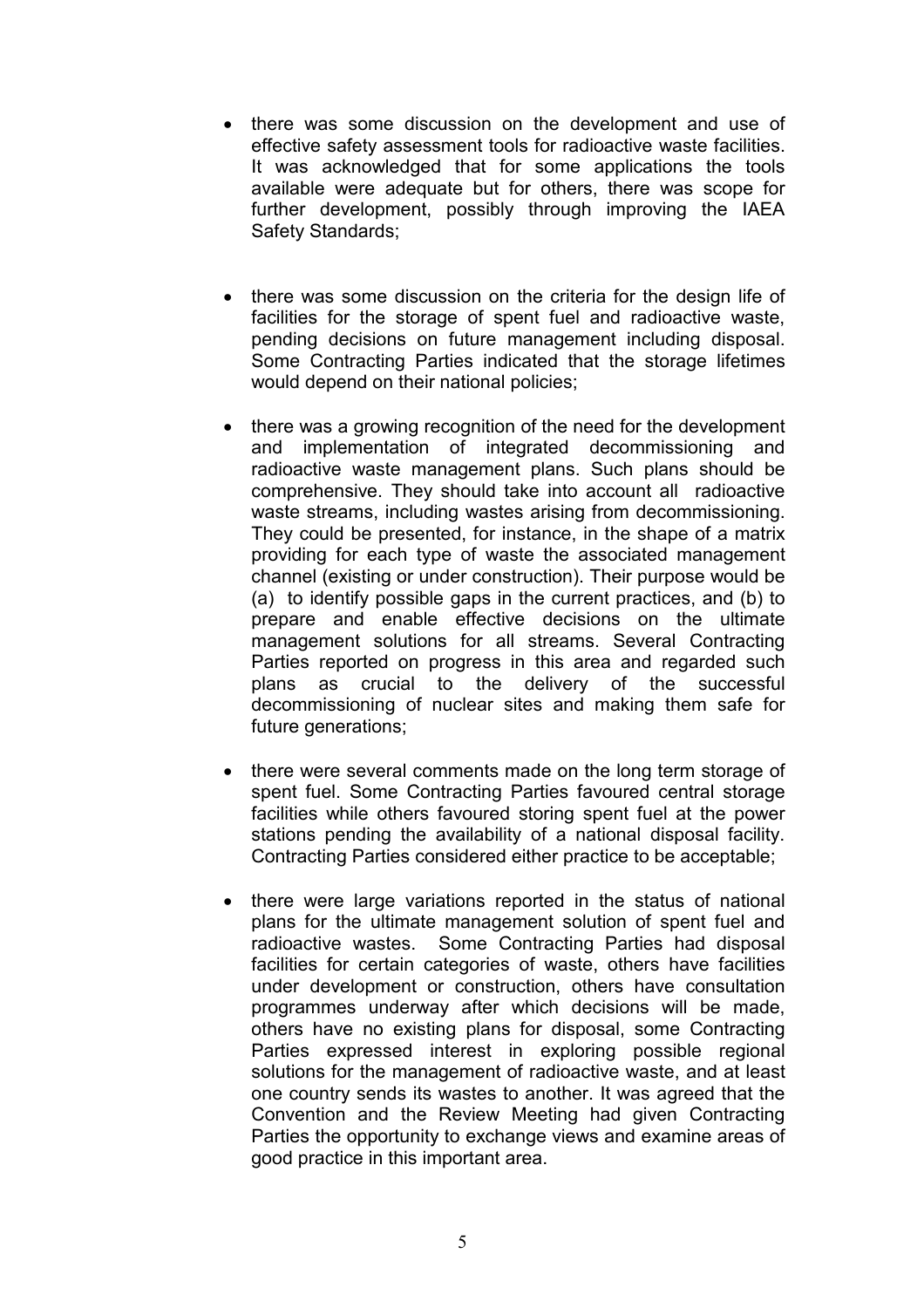# **Observations on policies and practices**

18. As required by Article 32 of the Convention, Contracting Parties reported on their various national policies and practices concerning management of spent fuel and radioactive waste and the criteria used to define and categorize radioactive waste.

19. In the area of spent fuel management, policies and practices varied from storage pending political decisions on long term strategies, to the development of direct disposal in deep underground geological facilities. Some Contracting Parties' spent fuel management policy included reprocessing as a means of recovering uranium and plutonium and treating only the residual fission products as radioactive waste. At present all Contracting Parties having spent fuel, either store it at the power stations, research reactors, in facilities at other locations, or reprocess it. Spent fuel is currently stored under water in ponds or in dry casks or vaults. Spent fuel storage time varies depending on the Contracting Party's policy but all agreed that in the interim until disposal facilities are available or long term strategies have been implemented, spent fuel had to be stored in safe and secure conditions so that it can be retrieved safely.

20. In the area of radioactive waste management, practices and policies varied considerably. Contracting Parties use different criteria for classifying radioactive waste. There is a wide variety of radioactive waste storage and disposal facilities and practices. The general policy in all Contracting Parties is to minimise the production of radioactive waste, although many Contracting Parties have significant radioactive waste legacies to deal with.

21. Where there are disposal facilities available, such as those for low or very low level wastes, the general policy adopted by Contracting Parties is to have minimum storage time, and if possible, directly dispose of the waste as it arises. Many Contracting Parties have disposal facilities, especially for low level radioactive wastes, which are licensed or regulated by appropriate regulatory authorities.

22. Discussion of the issue of low level waste management led to several comments on clearance levels and practices, as highlighted above. Some Contracting Parties have clearly defined clearance levels based on radiological criteria, with policy statements that material below those levels can be recycled or disposed of with non-radioactive wastes. Other countries have, in addition to general criteria, a case-by-case approach to clearing radioactive wastes. There were questions on the criteria for disposal and it was agreed that further guidance could be developed as part of the IAEA Safety Standards programme.

23. While some Contracting Parties had overall solutions for the management of intermediate or high level wastes, most countries were still considering what approaches to follow and a few have not initiated this important process.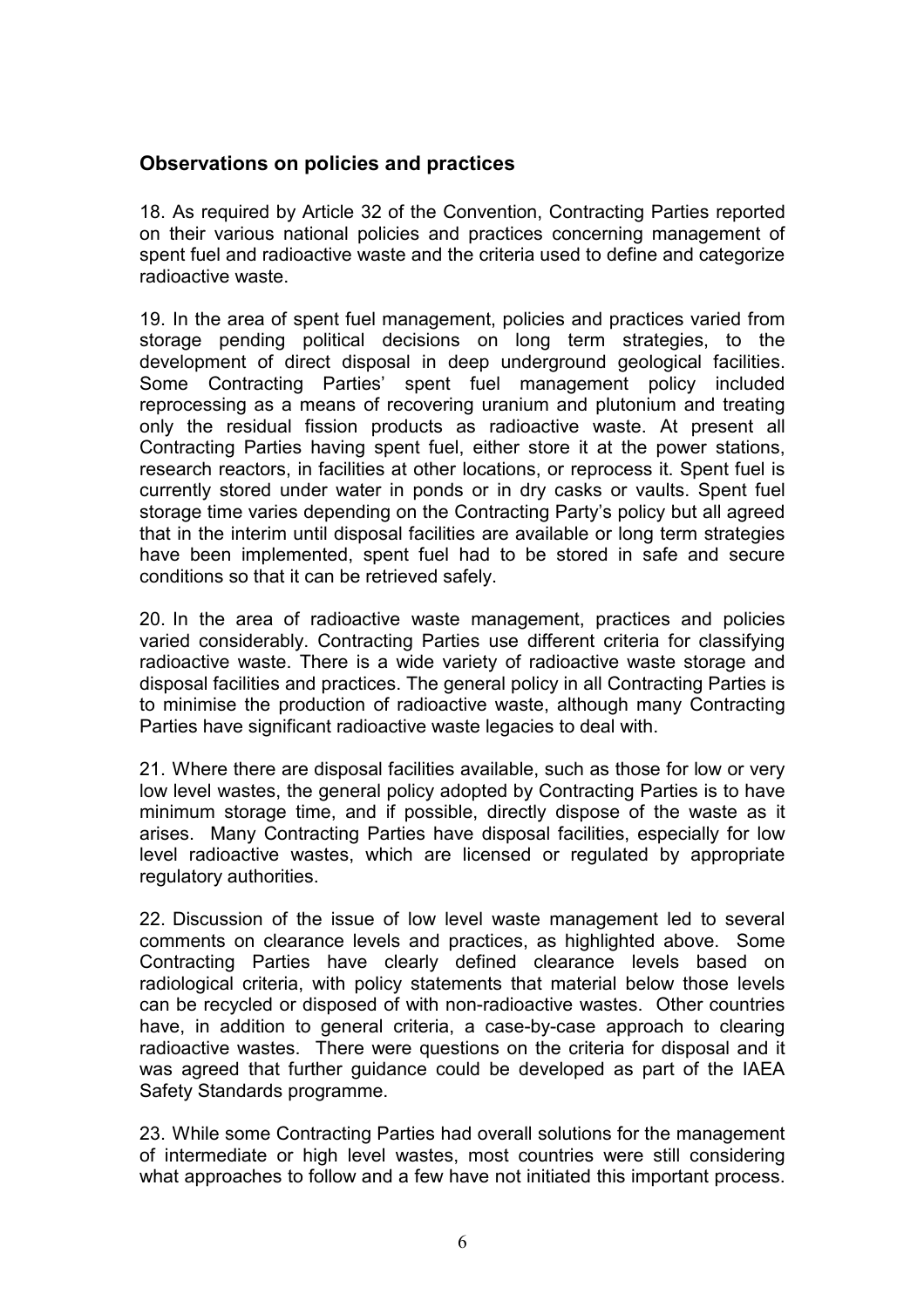Deep geological disposal for spent fuel, other high level wastes, and for intermediate level wastes, was favoured by some Contracting Parties. Some Contracting Parties committed to informing the next Review Meeting of progress in long-term management plans. Others preferred to keep the option open and some were in the process of public consultation on possible radioactive waste management strategies, recognizing that an ultimate solution must be found All Contracting Parties believed that public consultation on radioactive waste management strategies was not only a good practice to follow, but was also essential for the development of a successful and sustainable policy.

24. There was some discussion on policies relating to the regulation of radioactive waste management activities. Practices and policies differed markedly. In some Contracting Parties, the regulation of nuclear safety and radioactive waste management was carried out by a single regulator. In others, there were different regulators for each activity. The regulation of disposal of radioactive waste was, in some Contracting Parties, the responsibility of the environmental protection regulators and not the safety regulators. All Contracting Parties accepted that there was a need to have good communication through such things as a memorandum of understanding between the different regulators. All felt that a clear allocation of responsibilities was essential. There were some discussions on the independence of the regulator and it was clear that in the radioactive waste area not all Contracting Parties have regulators who are independent of those who produce or manage radioactive waste, or their sponsoring Ministries. All agreed that the independence of the regulatory function should be in accordance with Article 20 para 2 of the Convention.

25. Several Contracting Parties highlighted the advantage of having independent committees to advise their Governments on the development of radioactive waste management policy.

26. Contracting Parties also felt that the long term storage of spent fuel or radioactive waste could impose an undue burden on future generations. All Contracting Parties agreed that facilities for storage must be adequately controlled to ensure safety and security.

27. Many Contracting Parties reported on the status of their policies concerning the provision of financial assurances for future decommissioning, long-term monitoring, and disposal. Most of these policies are still under development, and Parties agreed that attainment of the obligations under Article 26 should be an area for discussion at future Review Meetings.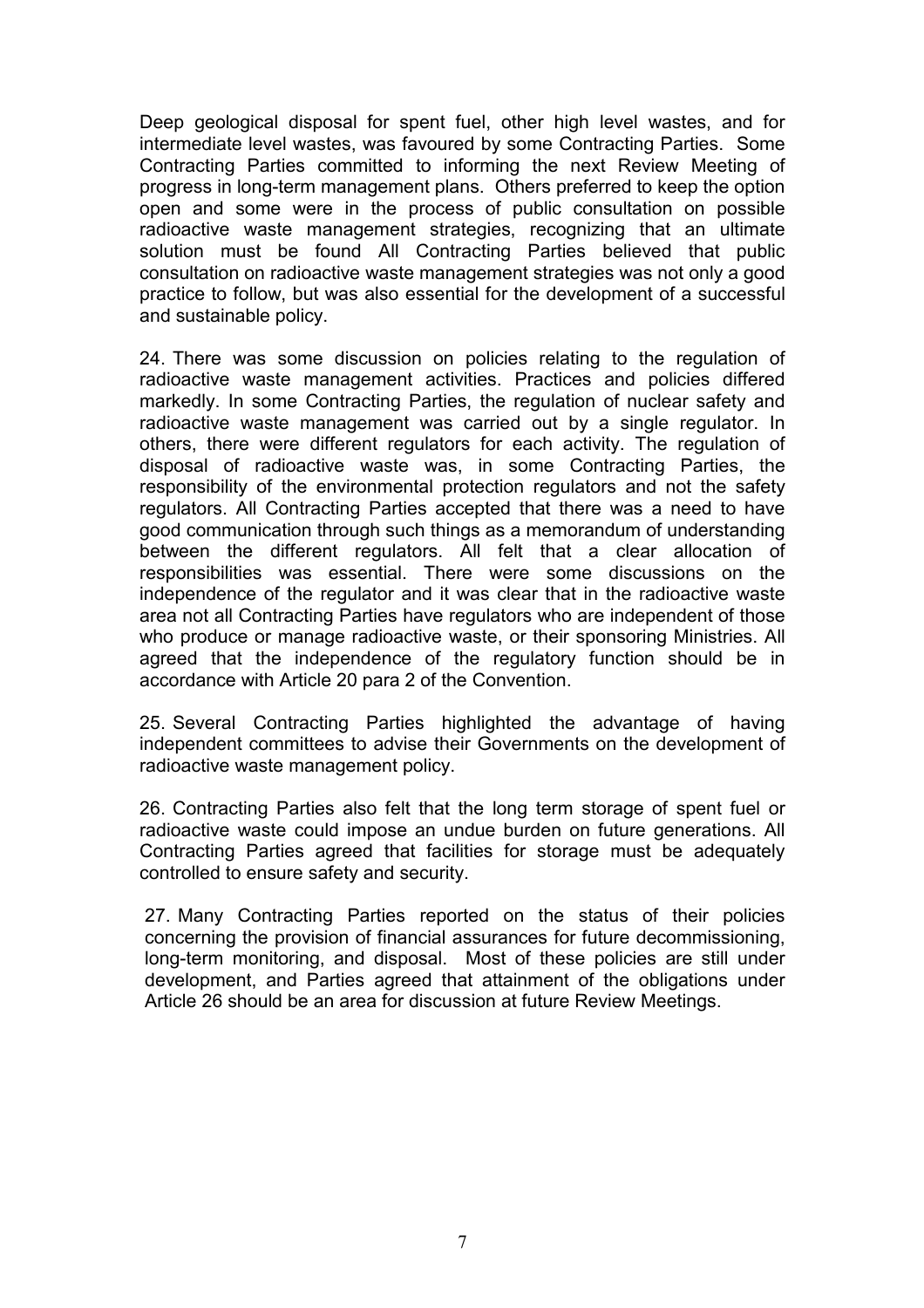# **Observations on the scope of application**

28. There was some variation between Contracting Parties as to what they had included within the scope of their National Reports. It was noted that some Contracting Parties excluded from their National Reports the safety of spent fuel in storage at the nuclear power plant where it was generated. Some Contracting Parties with known wastes that originated from naturally occurring radioactive materials (NORM) considered the material as within the Convention for their purposes and included it in their National Reports, while others did not.

29. Some countries reported the presence of uranium mining and milling wastes. In one case, the Contracting Party excluded further details from its report because it was of the opinion that the quantities were so small as to be insignificant. In another, although only a partial report was presented to this Review Meeting since uranium mining and milling wastes in that country are regulated in a different way from other parts of the nuclear fuel cycle, the Contracting Party undertook to present a full report at the next Review Meeting.

30. Several countries considered reprocessing as part of spent fuel management and therefore within the scope of the Convention.

31. One Contracting Party declared its military wastes to be within the scope of the Convention.

## **Observations on inventories and lists**

32. Contracting Parties generally reported adequate methods of maintaining inventories of radioactive wastes and spent fuel, with some having welldeveloped electronic data bases that were regarded as good practices. Some Contracting Parties, had arrangements for accounting for disused sealed sources that were not as well developed and it was agreed that more attention should be focused in this area and other radioactive wastes from small users. There were examples of good practice and the Contracting Parties agreed that more should be done to help small users to acquire the necessary knowledge and skills. With respect to sealed sources, the Contracting Parties noted the adoption by the General Conference of the IAEA of the Code of Conduct that applies to the management of sources.

33. Some Contracting Parties regarded the detailed locations and local inventories of spent fuel and radioactive wastes as information that is no longer in the public domain because of security considerations. The Contracting Parties recognized the dangers of releasing too much detail in these areas, but suggested that for the purposes of the Convention more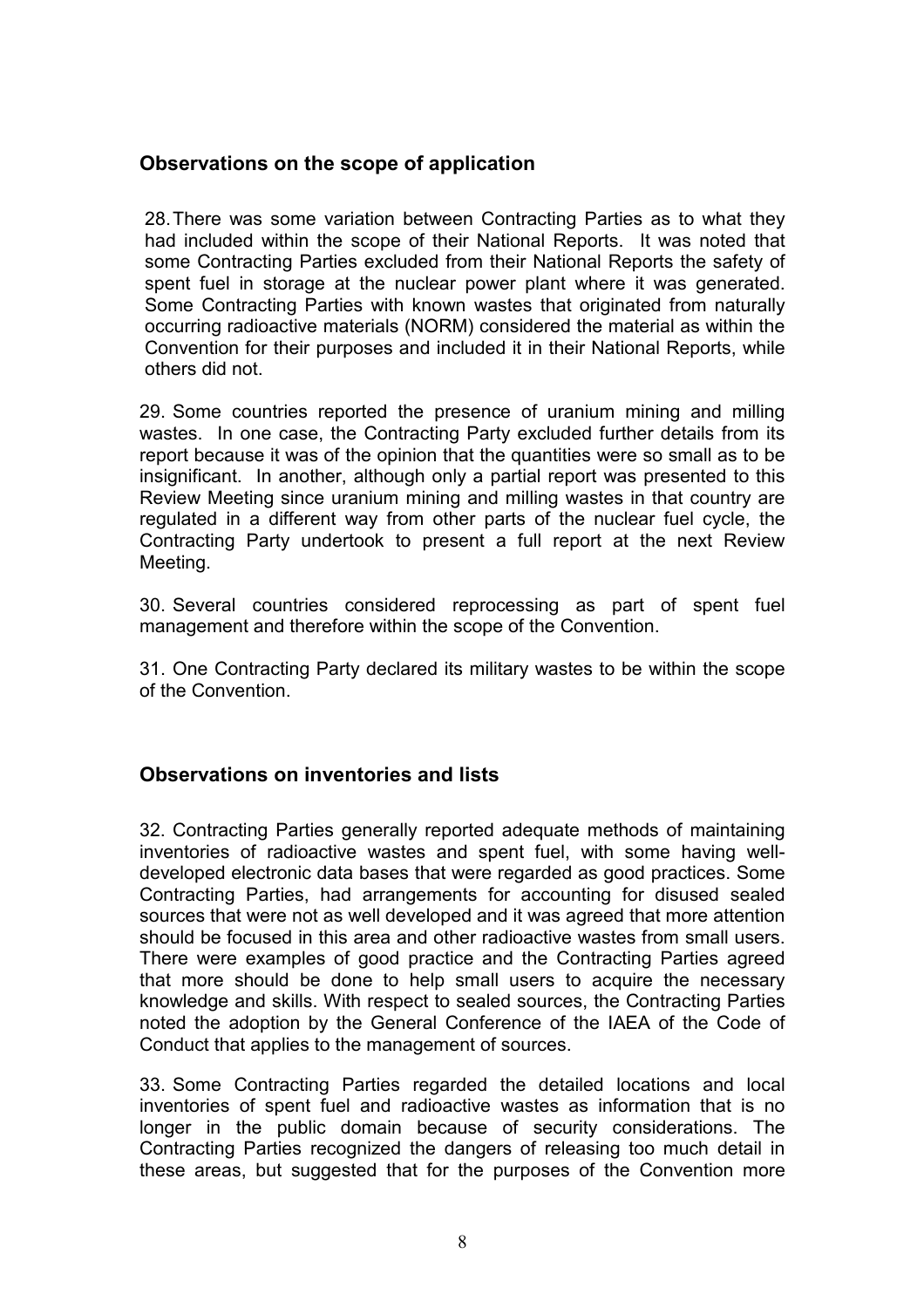guidance could be given. This would enable National Reports to contain the information necessary for a meaningful review process without compromising national security.

# **Observations on legislative and regulatory systems**

34. The legislative and regulatory systems that were described vary enormously. In the case of some Contracting Parties, legislation was either pending or recently enacted, with the result that the regulatory system in those countries is still incomplete, or in the process of being improved from a previous structure to a new one. In the case of some Contracting Parties, there were different regulators for nuclear safety, radiation protection, transportation, security and environmental protection. In some cases, the different regulators have their jurisdictions specified in such a way that while they interface, they do not overlap. In others, overlap exists and there is the possibility that inconsistent or conflicting requirements could be placed on the operator. In Contracting Parties where there was overlap, it was stated that measures were in place, such as memorandums of understanding, to promote cooperation and collaboration among the regulators so that mutually consistent and compatible decisions were taken.

35. In the case of a few Contracting Parties, concern was expressed about the independence of the regulator, especially in relation to the regulation of radioactive waste management activities. The Contracting Parties agreed that, in accordance with Article 20, para 2, measures must be in place to ensure the effective independence of the regulatory function.

36. Several Contracting Parties commented on the resources needed to provide effective regulation. The Contracting Parties agreed that in line with Article 20 (1) of the Convention, Governments should ensure that the regulatory bodies have adequate resources.

# **Observations on Articles 21-24 (General Safety Provisions)**

37. There was general agreement that Contracting Parties have in place clearly understood responsibilities that are in line with the provisions of Article 21.

38. The situation with respect to Article 22 was less clear. Many countries are experiencing difficulties in assuring an adequate on-going supply of qualified staff. Many reasons exist for this but one has been a generally negative view of the long-term career opportunities in the nuclear industry. Contracting Parties agreed that it was important to address the issue by stressing not only the importance of effectively managing decommissioning and the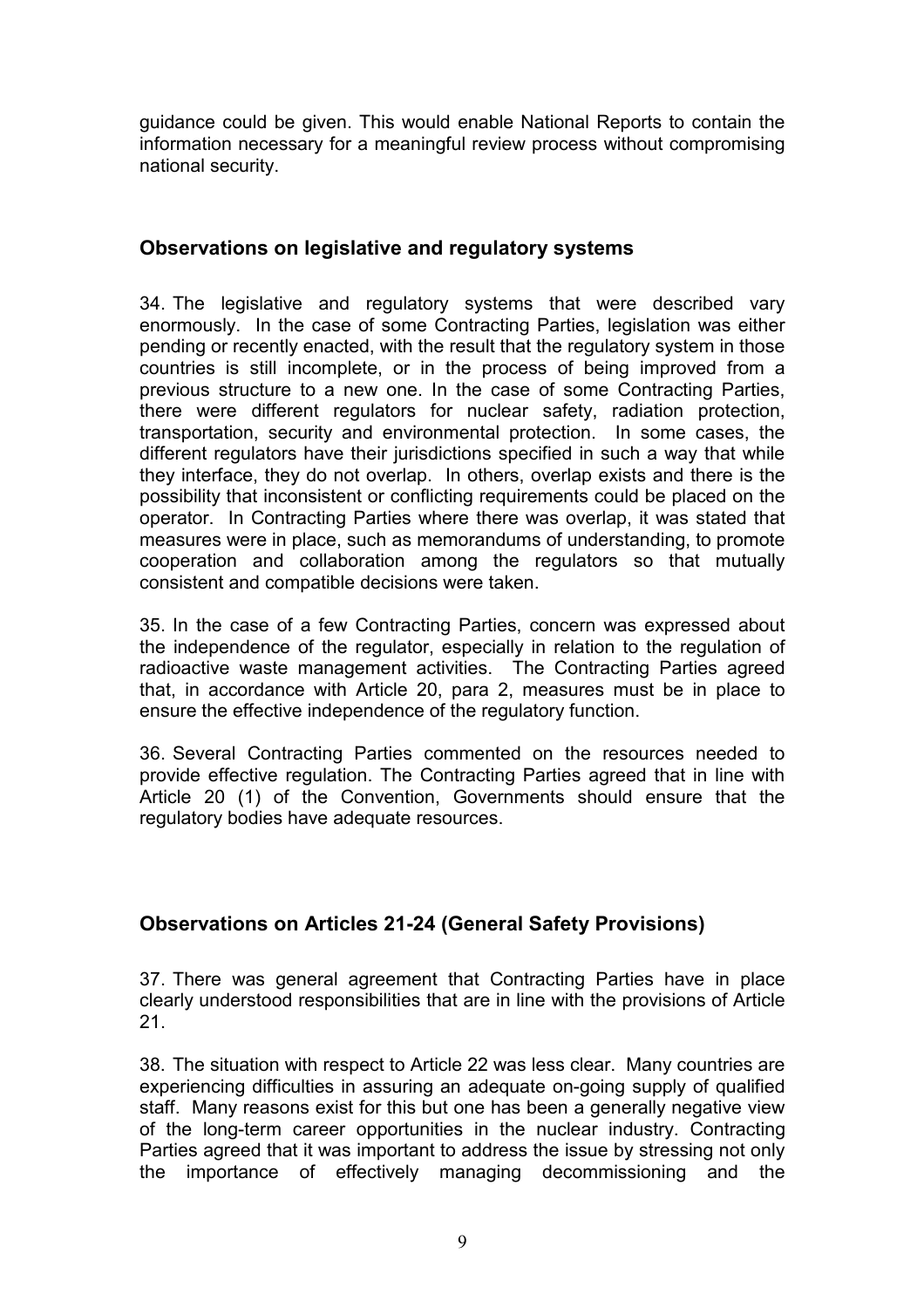management of radioactive waste to current and future generations, but also the technological challenges that industry and regulators will face in the coming decades.

39. In some instances, a lack of financial resources has resulted in the regulatory body being understaffed. Contracting Parties agreed that if this situation does not change, it will have a significant negative effect not only on the safety of nuclear facilities, but also on public confidence.

40. All Contracting Parties agreed that the safe and effective management of spent fuel and radioactive waste required planning, coordination and adequate financing. Although some examples of good practice exist, of the setting up of central organisations to manage spent fuel and radioactive waste, including arranging for financial assurances to be in place for decommissioning and long-term storage and disposal, it was agreed that this is a subject which is still under development in many countries. Some Contracting Parties had opted for the use of segregated funds to finance decommissioning and the consequential management of radioactive waste. Others did not have provision for such segregated funds and opted to fund such activities through general taxation or fees charged by the regulatory body.

41. All Contracting Parties agreed that the responsibility for the safety of spent fuel management or radioactive waste management facilities rests with the licensee.

# **Observations on the Safety of Decommissioning (Article 26)**

42. Discussions on decommissioning of nuclear facilities centred around the current status of decommissioning activities. In the case of nuclear power plants and research reactors, some Contracting Parties had opted to commence decommissioning as soon as the reactor was finally shut down. These Contracting Parties believed decommissioning should be completed as soon as possible while the expertise existed. Other Contracting Parties opted for delayed decommissioning based on three stages. The first stage involved defueling of the reactor. The second phase allowed dismantling of some plant and equipment to put the reactors into safe storage. The third phase saw the complete dismantling of the reactors. There was also variability of the time for safe storage. One Contracting Party had opted for a 40 year period, others longer. The reasons for delay in dismantling were in relation to the need for radioactive decay to reduce radiation exposure to workers, financial provisions, and in some cases the lack of disposal facilities into which decommissioning waste could be placed.

43. There was some confusion over what was meant by decommissioning in the context of the Convention. Some Contracting Parties thought decommissioning only applied to nuclear power plants, whilst others clearly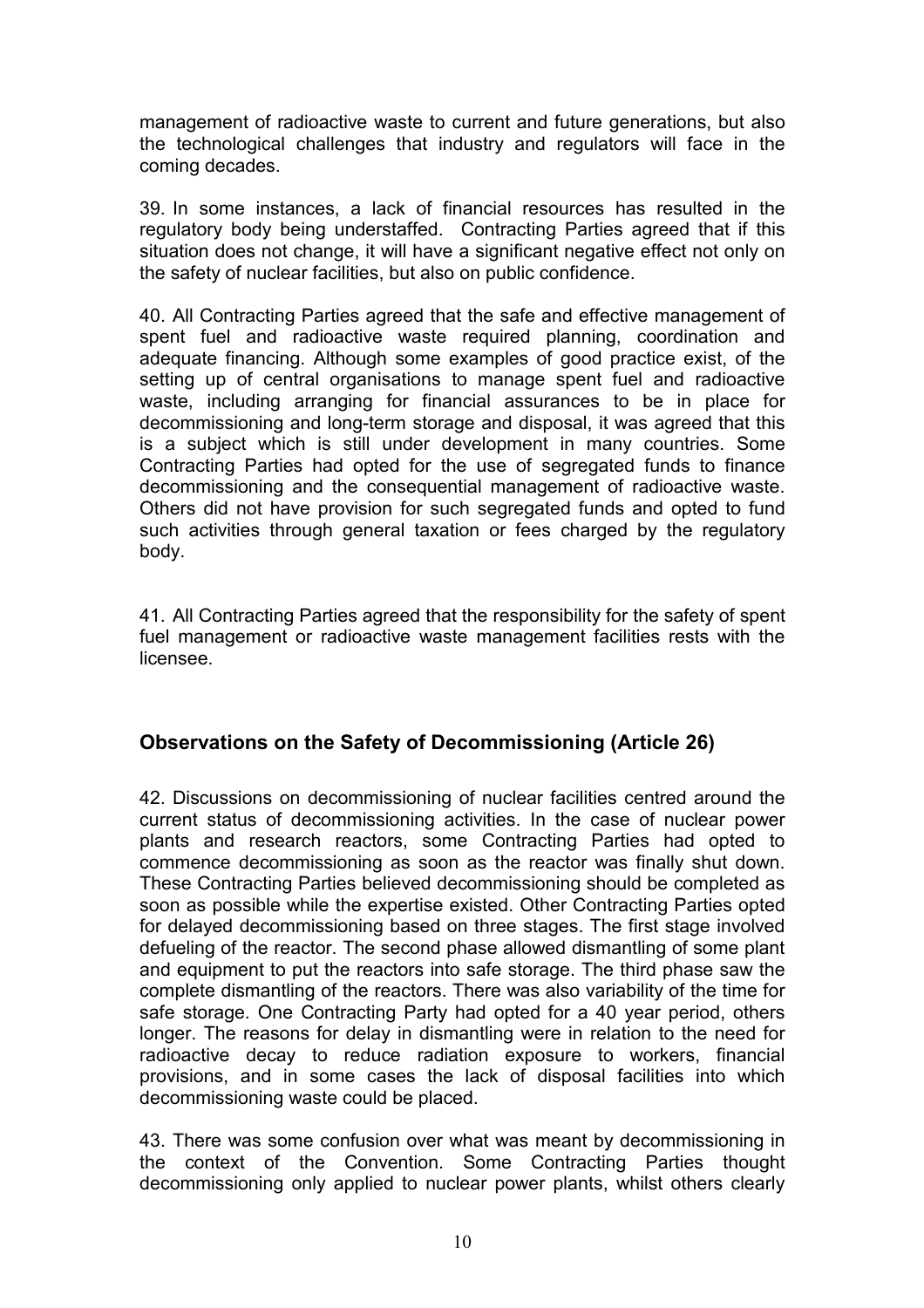applied the concept to all nuclear installations and nuclear facilities. It was agreed that at the next meeting National Reports should address the decommissioning of all nuclear installations and facilities as defined in the Convention.

44. Contracting Parties now engaged in decommissioning nuclear facilities agreed that successful decommissioning depended upon a number of key factors. The first was the need to make adequate financial provision to cover the costs. Some Contracting Parties had excellent arrangements to ensure decommissioning could be financed, others recognised the need and were exploring the best way of doing this to suit their national situation. The Review Meeting offered some clear examples of good practice in this area. The second was the need to ensure that adequate records were kept by the operators, of inventories and activities, throughout the operating period of the facility. The third was the need to think about, and to build in, decommissioning requirements into the design of a nuclear facility. The fourth was to ensure good planning for decommissioning. The fifth, was to make provisions for the disposal of waste produced in the decommissioning process. Some Contracting Parties required the operator to produce a predecommissioning safety case to show how decommissioning would be carried out safely. Other Contracting Parties applied the concept of periodic safety reviews to decommissioning and safe storage to ensure the safety of the facility through its lifetime.

## **Observations on emergency preparedness (Article 25)**

45. Contracting Parties reported on the degree of planning to respond to emergency situations. In the case of spent fuel these plans were usually based on plans for responding to nuclear reactor emergencies, adapted and modified to be appropriate to the different level of risk to the public. In the case of nuclear facilities containing radioactive waste, emergency plans reflected the nature of the hazard. All Contracting Parties agreed that it was prudent to have and maintain appropriate emergency plans.

46. Many Contracting Parties indicated that the responsibility for emergency planning was clearly allocated to a specific department or agency, and some countries reported on a rigorous schedule of emergency exercises. Both were regarded as good practices that others might well choose to follow. Some Contracting Parties reported on the need to have an adequate number of welltrained staff to test and implement their emergency plans.

47. In some Contracting Parties the nuclear safety regulator tended to have responsibility for regulating emergency preparedness at licensed sites, and the environment regulators took the lead for emergencies at non licensed sites. In other Contracting Parties, responsibility for emergency preparedness at all sites lay with other competent authorities. Contracting Parties agreed that it was important to have consistent arrangements for all emergencies involving radioactive materials to avoid confusion. Some Contracting Parties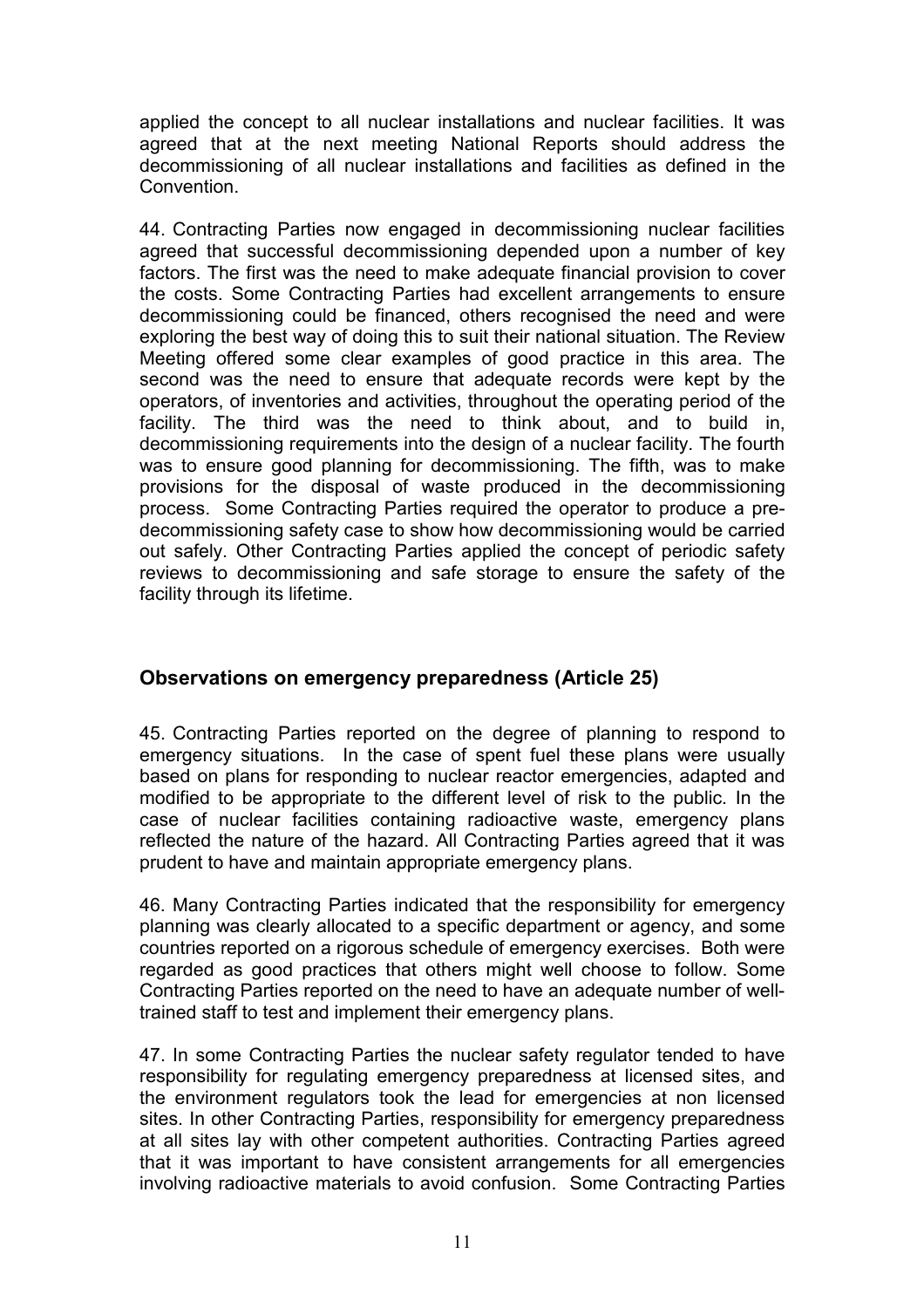had adopted the International Nuclear Event Scale for use in the reporting of incidents at spent fuel and radioactive waste facilities. This was regarded as a good practice.

### **Observations on the Safety of Spent Fuel Management (Articles 4 to 10)**

48. Contracting Parties having spent fuel, either store it at the power stations, research reactors, in facilities at other locations, or reprocess it. Spent fuels are currently stored under water in ponds or in dry casks or vaults. Spent fuel storage time varies depending on the Contracting Party's policy but all agreed that in the interim, until disposal facilities are available or long term strategies have been implemented, spent fuel had to be stored in safe and secure conditions so that it can be retrieved safely.

49. Those Contracting Parties following the storage policy recognised the need to provide sufficient storage capacity to receive the ongoing generation of spent fuel. Those Contracting Parties having their spent fuel reprocessed elsewhere either have, or are in the process of constructing, storage facilities to receive high level conditioned waste back from the reprocessing country.

50. Many Contracting Parties have plans in various stages of development to construct deep underground geological disposal facilities for spent fuel. Some are at an advanced stage with experimental facilities under construction and detailed licensing arrangements in place. Others are focussing on the conditioning of spent fuel that will be required for eventual disposal.

### **Observations on the Safety of Radioactive Waste Management (Articles11 to 17)**

51. Contracting Parties agreed that the management of radioactive wastes, as reported at this Review Meeting, was currently being carried out safely. However, in many instances, it was recognized that the current safe practices would not necessarily be sufficient in the future, and therefore there is a wide spectrum of activities relating to future actions. The importance of minimizing the generation of waste at the source, was discussed and it was agreed that there would be benefit in providing more detail in subsequent reports in this area.

52. Some Contracting Parties intend to continue to store radioactive waste for prolonged periods of time, with regulatory control being maintained over the facilities as appropriate. Discussions concerning perpetual institutional control concluded that as one component of a multi function system of control it could be acceptable and not considered as an undue burden on future generations. Others plan to develop disposal facilities, to which currently stored waste would be shipped. Although disposal, by definition, excludes the intention of retrieval, there is an increasing interest in the development of radioactive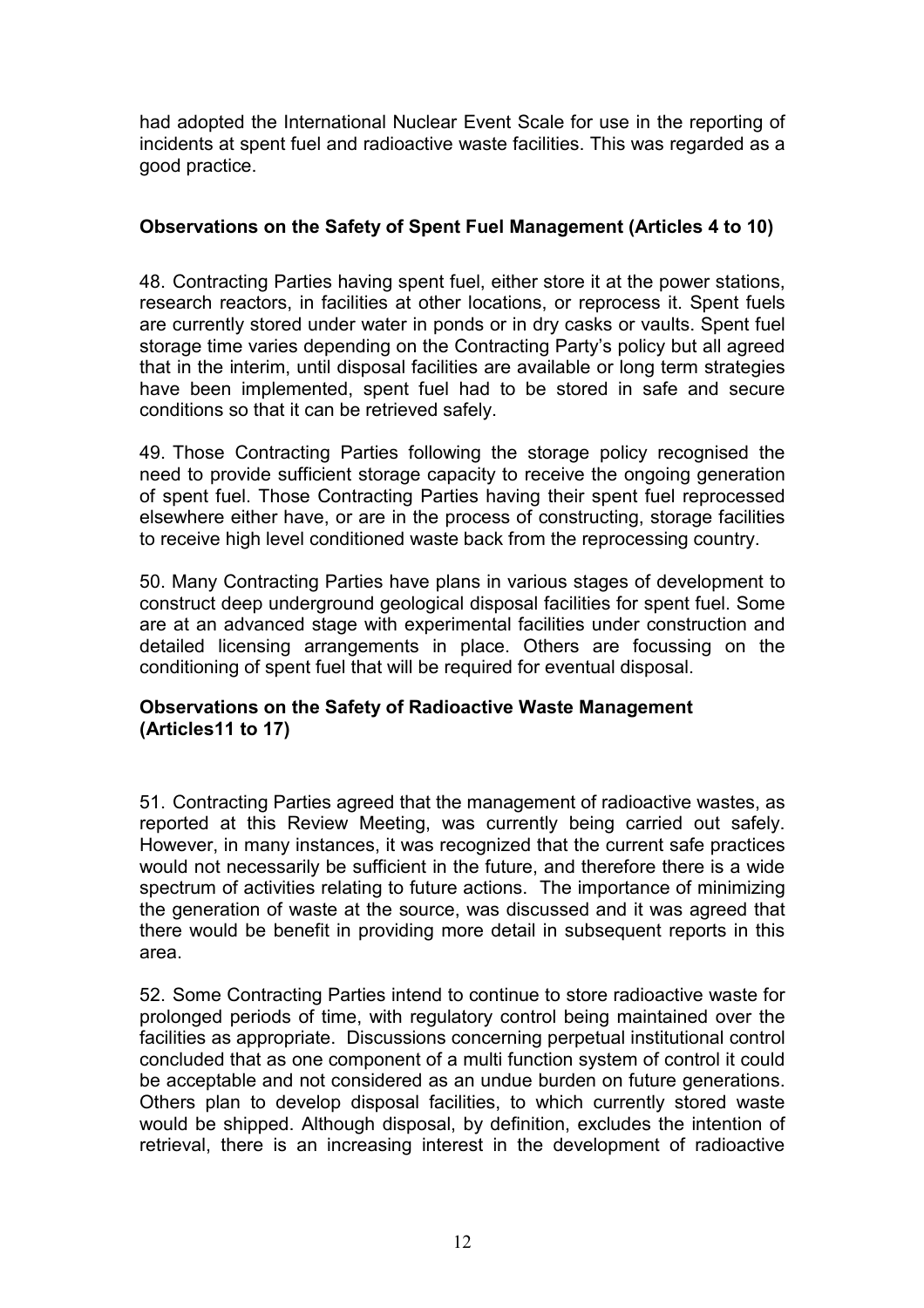waste repositories which will enable retrieval of wastes, at least to a limited degree or for a limited period of time.

53. Several Contacting Parties' reports showed the different ways in which radioactive waste is classified. Similarly there were differences in the way Contracting Parties defined the criteria for waste disposal. Several Contracting Parties commented on the conditioning of radioactive waste for either storage or disposal. All Contracting Parties agreed that for safe storage, radioactive waste had to be conditioned to a high quality standard to ensure safety and stability during storage, and retrieval. Given that the storage time could be many decades, the ability to safely retrieve waste was considered essential so as not to place unnecessary burdens on future generations.

54. Where disposal facilities were available as in the case of low level waste, Contracting Parties generally opted for immediate disposal with minimum surface storage. Where disposal facilities for intermediate or high level wastes were not available, Contacting Parties treated and stored waste in a wide variety of facilities. This highlighted the need to develop international standards for such activities and facilities to enable consistent design, operation and regulation.

55. Several countries reported on the problems associated with remedying legacy situations resulting from practices that were in existence before today's knowledge, societal expectations and regulatory controls existed. In many instances this is an ongoing area of work, on which reports to future Review Meetings should be made. However, the work some Contracting Parties were doing on the development of integrated radioactive waste and decommissioning plans to enable detailed site restoration was seen as good practice.

56. Increasingly, Contacting Parties reported on the importance of public consultation on long-term radioactive waste management. The old philosophy of decision making based on 'decide, announce and defend' is no longer seen as appropriate. More involvement of the public through consultation on options and in the decision making process is now seen as the way forward. This is especially true in relation to radioactive discharges to the environment and the disposal of solid radioactive wastes. It is also becoming increasingly important in the consideration of options for decommissioning, the treatment and storage of waste. The siting of radioactive waste facilities is another area where Contracting Parties regarded public consultation as important. Some Contracting Parties reported the development of partnerships between operators and local community authorities. This involvement of local populations is seen as a good practice among Contracting Parties.

57. There was no common approach to managing uranium mining and milling wastes. In some Contracting Parties, these wastes are in the legacy category. The fact that they have already been deposited, and their large volume, renders remediation very difficult.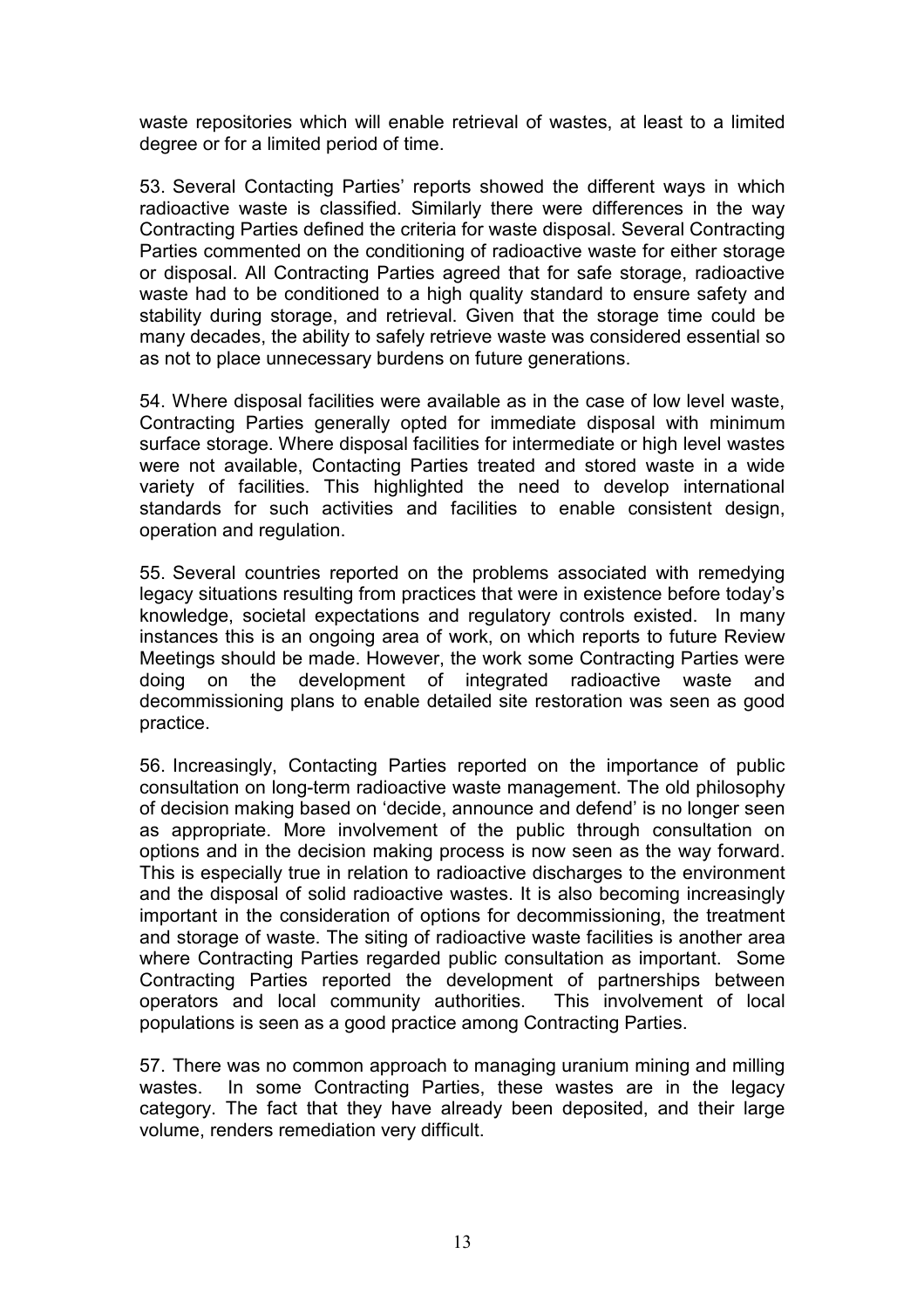58. Some Contracting Parties reported on the considerable benefit that was derived from involvement in international programmes such as peer reviews carried out by international organisations such as the IAEA and the OECD/NEA.

59. All Contracting Parties that were questioned on the subject of whether their regulatory framework took into account chemical toxicity of waste as well as radiological toxicity responded affirmatively. This is considered to be a good practice.

60. It was noticeable that with the exception of a few Contracting Parties, there was little discussion on national practices concerning radioactive discharges to the environment. Contracting Parties' National Reports for the next Review Meeting should give more coverage of this topic.

#### **Observations on Transboundary Movement (Article 27)**

61. Most of the reported transboundary shipments, concerned spent nuclear fuel. However, the number of transboundary shipments of radioactive waste was likely to increase as waste from reprocessing was progressively returned to customers. In all cases transboundary movements were seen as being well regulated. Contracting Parties involved with transboundary movements of spent fuel and radioactive waste reported robust arrangements and a very high safety record.

62. One Contracting Party expressed reservation over the requirement in Article 27.1 that a destination country must provide a statement of competence, and agreed that Review Meetings offered a good opportunity to discuss such items.

63. Several Contracting Parties reported that their legislative and regulatory requirements prohibited the importation of radioactive wastes except for disused sealed sources or the recovery of usable materials.

#### **Observations on Disused Sealed Sources (Article 28)**

64. Contracting Parties reported a wide range of approaches to the management of disused sealed sources. Some Contracting Parties had well established licensing and registration processes in place to maintain and improve safety and security. Other Contracting Parties were developing or introducing new control arrangements. Contracting Parties also reported a range of abilities to record inventories of sealed sources. In some cases, databases were well developed, and in others non-existent. In most cases, disused sealed sources were in storage, with disposal plans in development for various categories of sources. Some Contracting Parties regarded the return of disused sources to the manufacturer to be a good practice.

65. Several Contracting Parties reported on the requirement for adequate financial provisions to ensure the safe and secure storage of disused sources.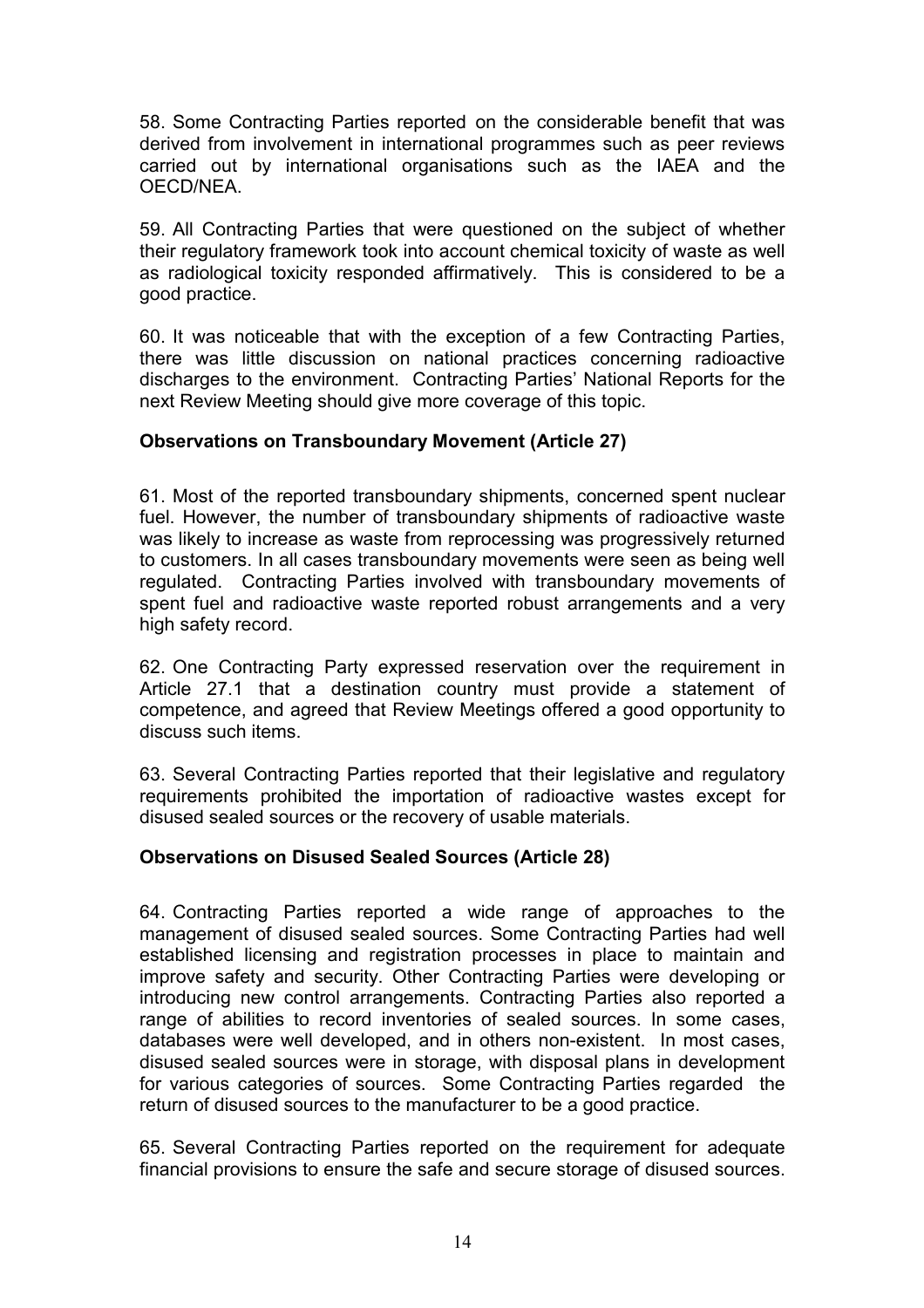This whole area of the management of disused sealed sources would benefit from additional detail in the National Reports for the next Review Meeting.

## **Observations on Planned Activities to Improve Safety**

66. Many Contracting Parties reported planned activities that will improve safety of the management of spent fuel or the safety of the management of radioactive wastes. Planned activities include the development of improved regulations; the development of disposal facilities and long-term management strategies for spent fuel and radioactive wastes; the development of improved control over sealed sources; further work to address legacy situations and to perform needed site remediation; improvements to existing storage facilities or the construction of new ones to modern standards, improvements to existing disposal facilities, and the continuation of a variety of safety-related research programmes.

#### **Issues arising from the Plenary and from the Open Ended Group on Procedural and other Matters**

#### Regional Repositories

67. There was a discussion on issues of the disposal of spent fuel in countries with only research reactors or small nuclear power programmes and the longterm management of radioactive waste in small countries without nuclear power programs. The possibility of a solution based upon regional disposal facilities was discussed. Contracting Parties indicated that regional solutions would depend upon a co-operative approach, but, it was important that the search for such a solution should not jeopardize the ongoing national programmes.

#### Conduct of The Review Process

68. Contracting Parties discussed the purpose of the Country Group review meetings. This main issue of interest was the extent to which the review examined the Contracting Parties' implementation of the obligations of the Convention. It was agreed that it was not useful to aim at overall judgements on how well Contracting Parties met their obligations. It was for each Contracting Party, through its National Report, to carry out a self assessment and for the other members of the Country Group to ask questions in order to seek confidence in that self assessment, identify improvements, and share good practices, so as to further the objectives of the Convention.

#### Content of National Reports

69. Contracting Parties commented upon the balance between the description of institutional measures and the reporting of practical activities in some National reports. There was recognition that, as this was the first time that reports had been produced under the Convention, there would be an emphasis on explaining the regulatory and institutional frameworks.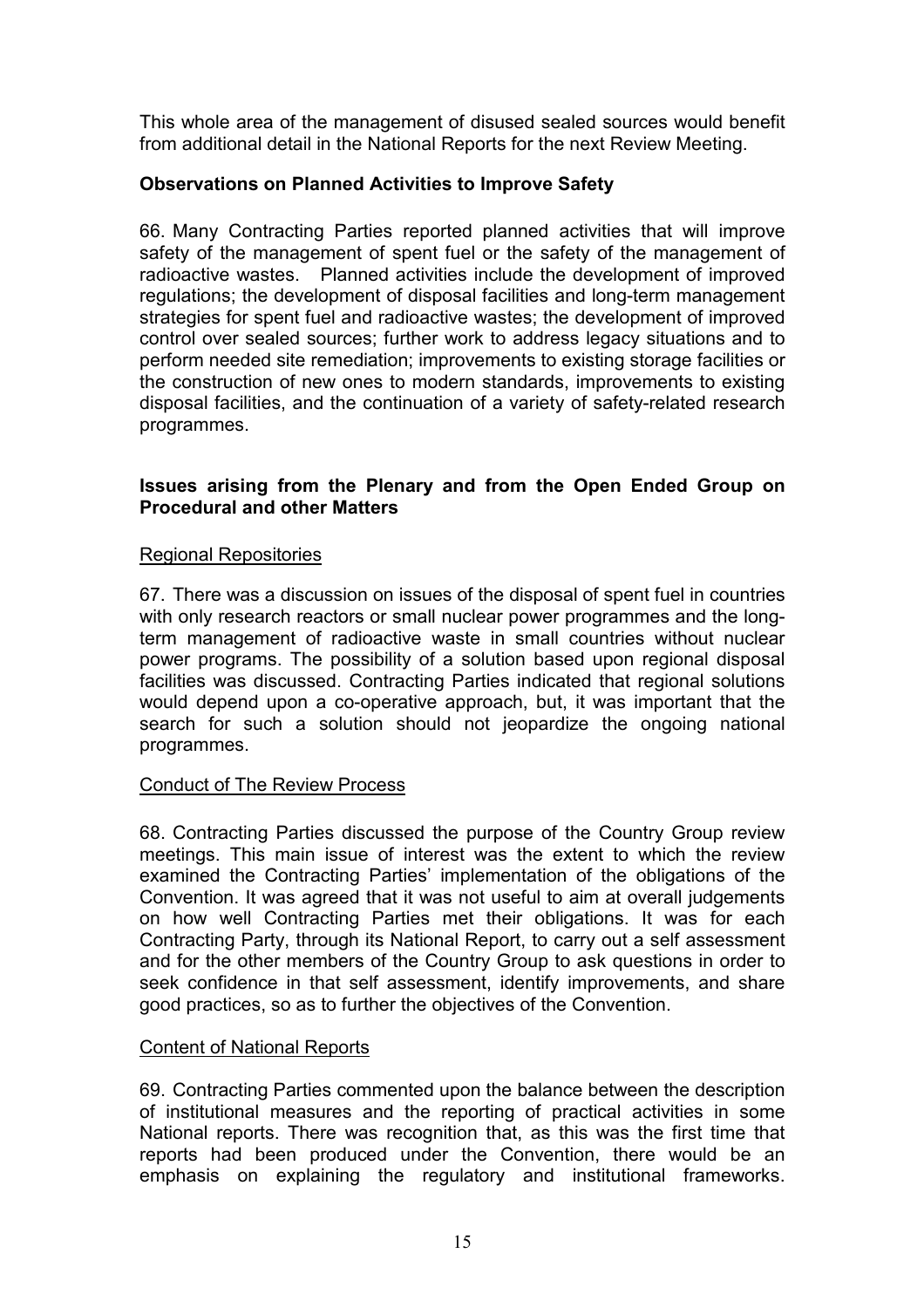Contracting Parties agreed that National Reports for the next Review Meeting should be more focused on the practical activities being carried out to meet the objectives, and the implementation of the obligations of the Convention.

#### Scope of the Convention

70. The discussions in the Country Groups highlighted inconsistencies in the scope of National Reports and this was considered to be a result of differing understandings of the scope of the Convention. Several areas were identified, namely: naturally occurring radioactive materials (NORM) outside the nuclear fuel cycle; uranium mining and milling wastes; the storage of spent fuel at nuclear power stations; the management of radioactive waste at nuclear power stations, the reprocessing of spent fuel, and the treatment of waste arising from military programs. After discussion, it was agreed that all of the above were adequately addressed in Article 3 of the Convention. In the case of NORM outside the nuclear fuel cycle it was a matter for the Contracting Party to decide if it wished to include it in its National Report. In relation to uranium mining and milling wastes, Contracting Parties with such wastes agreed to include them in their National reports. On the management of spent fuel and radioactive waste at Nuclear Power Stations it was agreed that overlap with the Convention on Nuclear Safety was acceptable and that Contracting Parties should include such activities in their next National Report. In the case of reprocessing, it was agreed that it was a matter for the Contracting Party to decide if it wished to include of reprocessing in its National Report. In the case of military wastes, it was agreed that wastes within military programs are not within the scope of the Convention, but for wastes arising from military programs and transferred to civil programs, the Convention applies.

#### Improving the Review Process

71. The Contracting Parties, in the context of improving the review process, agreed on a number of changes to the Rules of Procedure and Financial Rules, as well as to the Guidelines Regarding the Review Process. These are detailed in the President's Report of the Meeting.

## Other Topics

72. On the subject of clarifying guidelines to better reflect the duties of officers, prior to and during a Review Meeting, and their necessary qualifications, the meeting agreed to request the Secretariat to draft the necessary documents. It was also agreed that the General Committee would function during the period between this Review Meeting and the Organizational Meeting for the second Review Meeting as a body to whom such drafts should be referred for comment. Contracting Parties recognized the need to ensure that the experience gained in this Review Meeting was not lost and asked that, for the next Review Meeting, the nomination of officers for election should take this into account.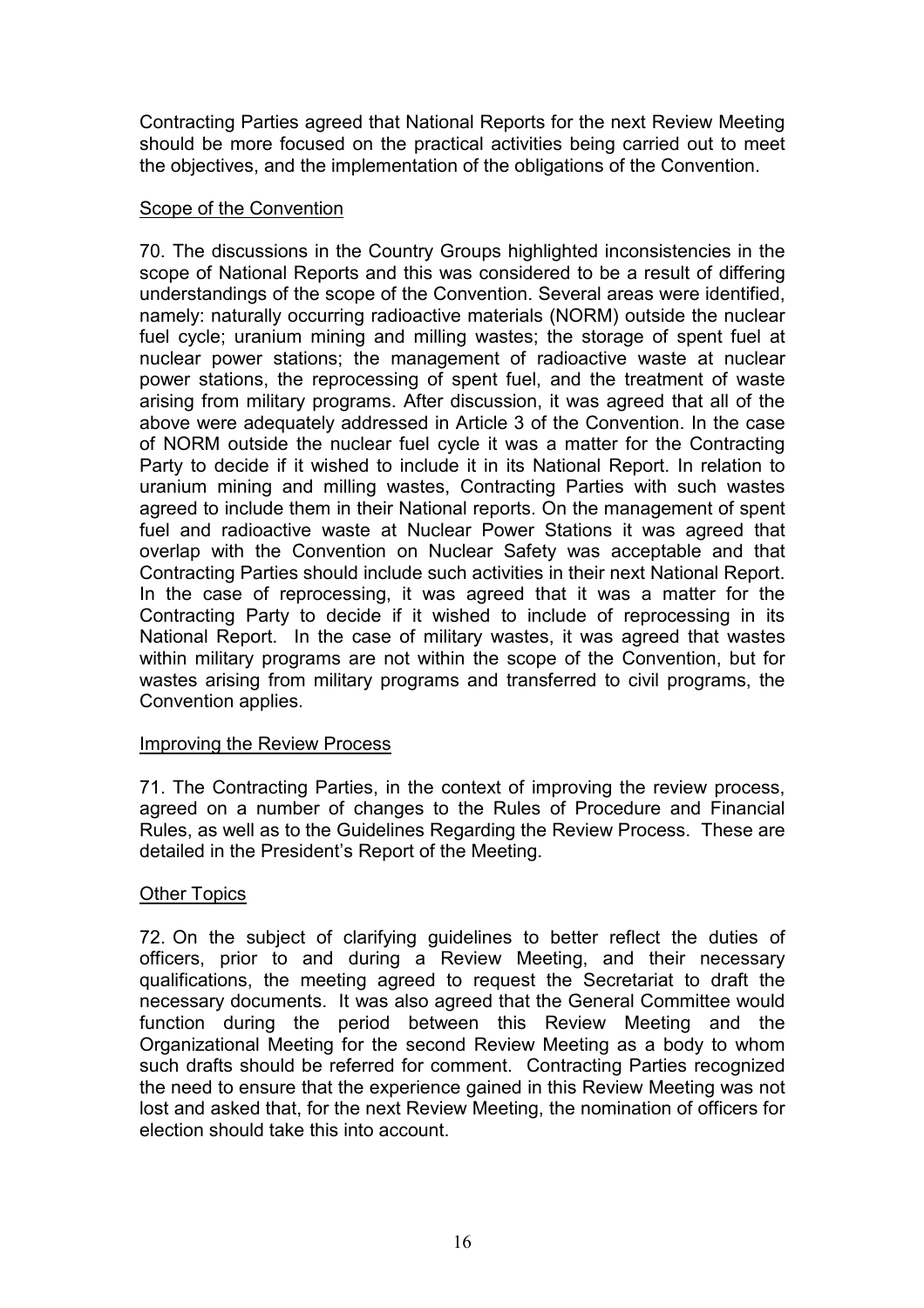73. On the subject of using electronic means for the distribution of documents, the meeting agreed that this would be optional for the next Review Meeting, but would be the preferred method. Some discussion took place on concerns that the mandatory use of electronic distribution could be a deterrent to some developing countries that might otherwise be disposed to ratifying the Convention. Contracting Parties agreed that such countries could use conventional means if they wished, and also that it was likely that some Contracting Parties, or the Secretariat, might be able to assist if desired.

74. The subject of Contracting Parties referring to the IAEA Safety Standards in their National Reports, questions, and answers, was discussed. Several Contracting Parties acknowledged the value of these documents, and that their quality had improved since the Convention was drafted. The meeting therefore agreed that, if a Contracting Party wished to refer to the IAEA Standards in demonstrating how it implemented the obligations set forth in the Convention, there would be no objection. Some Contracting Parties strongly objected, however, to any suggestion that reference to these documents would become a recommended, or preferred, approach since it was seen as being only one of several possible approaches to the preparation of a National Report.

75. The meeting agreed that it was highly desirable to have more member states become Contracting Parties to the Convention. There were a number of suggestions aimed at helping to achieve this.

- a) The Secretariat should be requested to distribute copies of this Summary Report to all Member States;
- b) The Secretariat should continue with its current efforts in this regard;
- c) The General Committee could organize meetings of a limited nature, with the assistance of the Secretariat, in regions of the world in which there are countries potentially interested in becoming Contracting Parties; and
- d) Contracting Parties should take every opportunity in bilateral and multilateral forums to promote the Convention.

76. It was agreed that the General Committee should examine possible changes to the "Guidelines Regarding the Review Process" in order to attempt to promote transparency of the Convention and its processes.

#### **Conclusions and Recommendations**

77. Contracting Parties concluded that the Review Meeting, the peer review process, and the Convention in general, had all already contributed significantly to the safety of spent fuel and radioactive waste management. Several Contracting Parties had made improvements to the management of spent fuel or to the management of radioactive waste in the two or so years leading up to the Review Meeting and acknowledged that in part those were prompted by the date of the Review Meeting. Several Contracting Parties